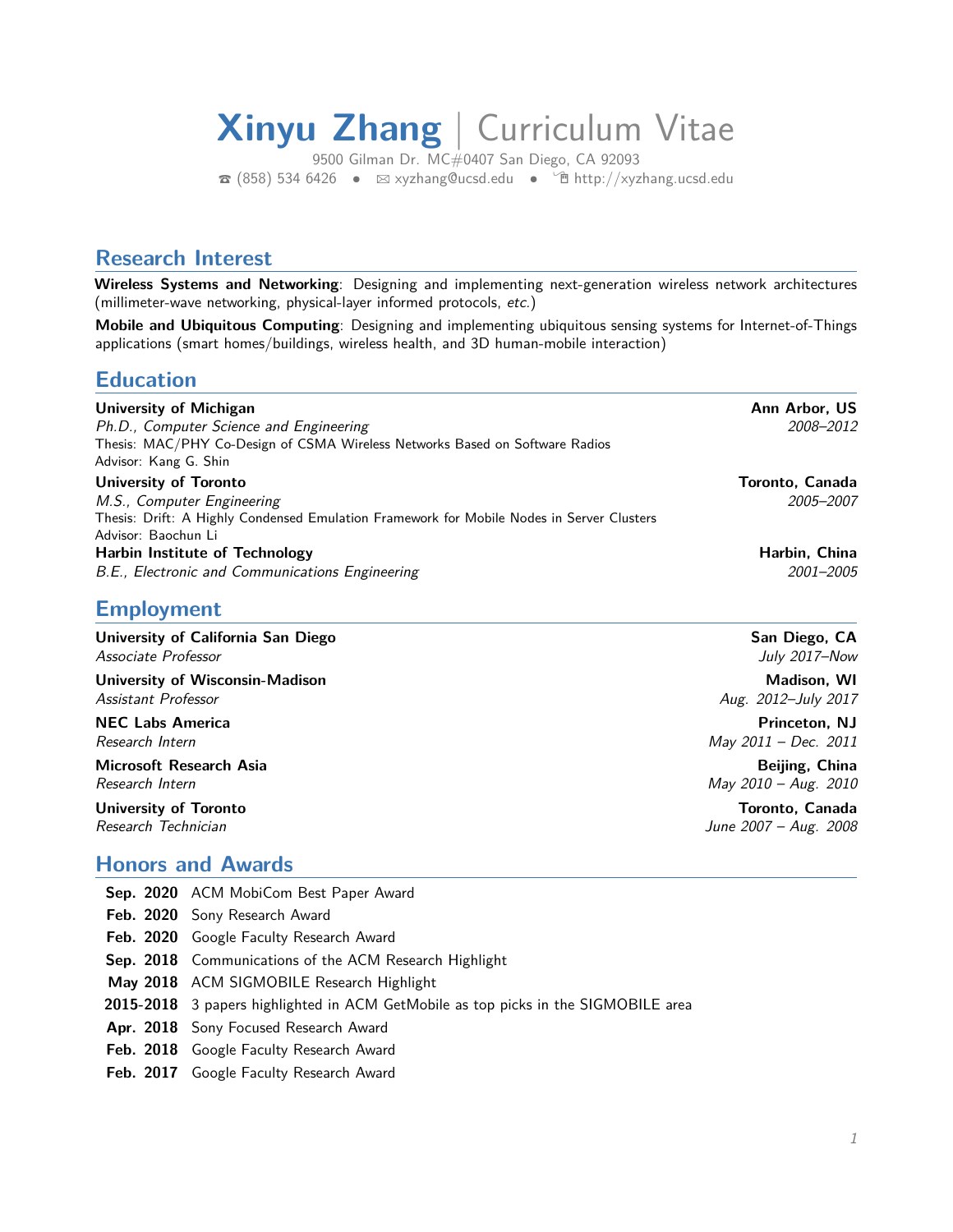- **Jan. 2017** Dugald C. Jackson Faculty Scholar, UW-Madison
- **Oct. 2016** Nominated for the University of Wisconsin Innovation Award (6 out of 400+ research teams)
- **Jan. 2015** Madison Teaching and Learning Excellence (MTLE) faculty fellowship
- **Jan. 2015** IEEE INFOCOM'15 distinguished TPC member award
- **Mar. 2014** NSF CAREER Award
- **2013, 2014** Hilldale Fellowship, University of Wisconsin-Madison
- **Sep. 2011** ACM MobiCom Best Paper Award
- **Sep. 2005** Graduate Fellowship, University of Toronto

## **Publications**

Underlined are my direct advisees. Updated information available at http://xyzhang.ucsd.edu/publications.html

#### **Conference Publications:**

**[C1]** "NFC+: Breaking NFC Networking Limits through Resonance Engineering"

Renjie Zhao, Purui Wang, Xianshang Lin, Yunfei Ma, Pengyu Zhang, Hongqiang Harry Liu, **Xinyu Zhang**, Chenren Xu, Ming Zhang

Proceedings of the ACM Special Interest Group on Data Communication **(SIGCOMM)**, 2020 (54 out of 250 submissions. Acceptance ratio: 22%)

**[C2]** "Understanding Operational 5G: A First Measurement Study on Its Coverage, Performance and Energy Consumption"

Dongzhu Xu, Anfu Zhou, **Xinyu Zhang**, Guixian Wang, Xi Liu, Congkai An, Yiming Shi, Liang Liu, Huadong Ma Proceedings of the ACM Special Interest Group on Data Communication **(SIGCOMM)**, 2020 (54 out of 250 submissions. Acceptance ratio: 22%)

**[C3]** "Demystifying Millimeter-Wave V2X: Towards Robust and Efficient Directional Connectivity Under High Mobility" Song Wang, Jingqi Huang, **Xinyu Zhang**

ACM International Conference on Mobile Computing and Networking **(MobiCom)**, 2020 (62 out of 384 submissions. Acceptance ratio: 16%)

**[C4]** "OnRL: Improving Mobile Video Telephony via Online Reinforcement Learning" Huanhuan Zhang, Anfu Zhou, Jiamin Liu, Ruoxuan Ma, Yuhan Hu, Cong Li, **Xinyu Zhang**, Huadong Ma, Xiaojiang Chen

ACM International Conference on Mobile Computing and Networking **(MobiCom)**, 2020 (62 out of 384 submissions. Acceptance ratio: 16%)

**[C5]** "X-Array: Approximating Omnidirectional Millimeter-Wave Coverage Using an Array of Phased Arrays" Song Wang, Jingqi Huang, **Xinyu Zhang**

ACM International Conference on Mobile Computing and Networking **(MobiCom)**, 2020 (62 out of 384 submissions. Acceptance ratio: 16%)

**[C6]** "M-Cube: A Millimeter-Wave Massive MIMO Software Radio" Renjie Zhao, Timothy Woodford, Teng Wei, Kun Qian, **Xinyu Zhang**

ACM International Conference on Mobile Computing and Networking **(MobiCom)**, 2020 (**Best Paper Award**. 2 papers out of 384 submissions)

**[C7]** "Learning to Coordinate Video Codec with Transport Protocol for Mobile Video Telephony" Anfu Zhou, Huanhuan Zhang, Guangyuan Su, Leilei Wu, Ruoxuan Ma, Zhen Meng, **Xinyu Zhang**, Xiufeng Xie, Huadong Ma, Xiaojiang Chen ACM International Conference on Mobile Computing and Networking **(MobiCom)**, 2019

(55 out of 290 submissions. Acceptance ratio: 19%)

**[C8]** "Taprint: Secure Text Input for Commodity Smart Wearables" Wenqiang Chen, Lin Chen, Yandao Huang, **Xinyu Zhang**, Lu Wang, Rukhsana Ruby, Kaishun Wu ACM International Conference on Mobile Computing and Networking **(MobiCom)**, 2019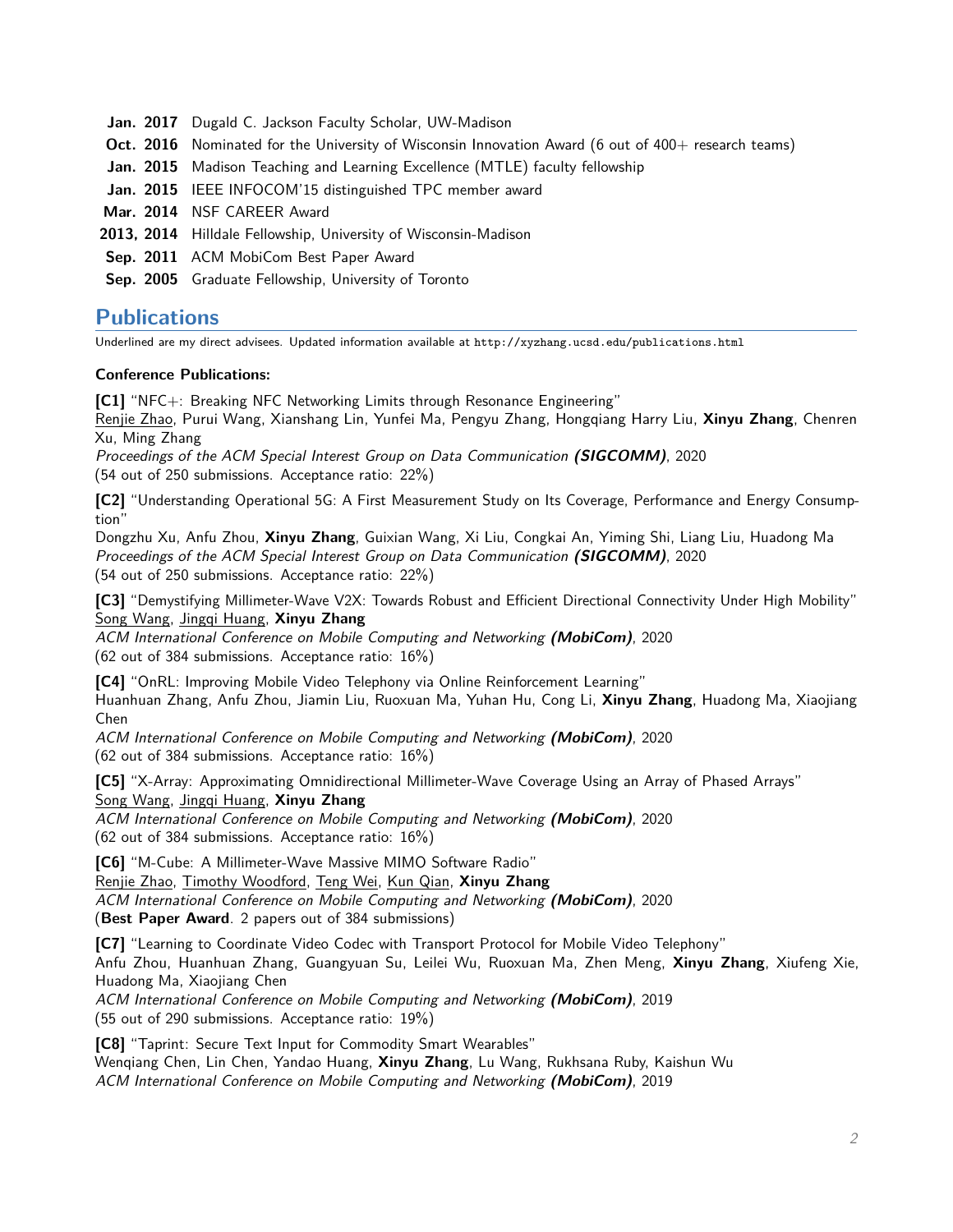(55 out of 290 submissions. Acceptance ratio: 19%)

**[C9]** "Learning to Recognize Unmodified Lights with Invisible Features"

Huanhuan Zhang, Anfu Zhou, Dongzhu Xu, Shaoqing Xu, **Xinyu Zhang**, Huadong Ma

Proceedings of the ACM on Interactive, Mobile, Wearable and Ubiquitous Technologies **(IMWUT/UbiComp)**, 2019

**[C10]** "Robot Navigation in Radio Beam Space: Leveraging RoboticIntelligence for Seamless mmWave Network Coverage"

Anfu Zhou,Shaoqing Xu, Song Wang, Jingqi Huang, Shaoyuan Yang, Teng Wei, Xinyu Zhang, Huadong Ma ACM International Symposium on Mobile Ad Hoc Networking and Computing **(MobiHoc)**, 2019 (37 out of 156 submissions. Acceptance ratio: 24%)

**[C11]** "Towards Scalable and Ubiquitous Millimeter-Wave Wireless Networks" Sanjib Sur, Ioannis Pefkianakis, **Xinyu Zhang**, Kyu-Han Kim ACM International Conference on Mobile Computing and Networking **(MobiCom)**, 2018 (42 out of 186 submissions. Acceptance ratio: 22%)

**[C12]** "Conductive Inkjet Printed Passive 2D TrackPad for VR Interaction" Chuhan Gao, **Xinyu Zhang**, Suman Banerjee ACM International Conference on Mobile Computing and Networking **(MobiCom)**, 2018 (42 out of 186 submissions. Acceptance ratio: 22%)

**[C13]** "LiveTag: Sensing Human-Object Interaction Through Passive Chipless WiFi Tags" Chuhan Gao, Yilong Li, **Xinyu Zhang**

USENIX Symposium on Networked Systems Design and Implementation **(NSDI)**, 2018 (40 out of 252 submissions. Acceptance ratio: 16%) (One of the **top** papers in the Mobile Computing area in 2018, **highlighted** by ACM GetMobile Journal).

**[C14]** "Following the Shadow: Agile 3-D Beam-Steering for 60 GHz Wireless Networks" Anfu Zhou, Leilei Wu, Shaoqing Xu, Huadong Ma, Teng Wei, **Xinyu Zhang** IEEE Conference on Computer Communications **(INFOCOM)**, 2018 (309 out of 1606 submissions. Acceptance ratio: 19%)

**[C15]** "POI360: Panoramic Mobile Video Telephony over LTE Cellular Networks" Xiufeng Xie, **Xinyu Zhang**

ACM International Conference on emerging Networking EXperiments and Technologies **(CoNEXT)**, 2017 (40 out of 222 submissions. Acceptance ratio: 18%)

**[C16]** "Automating Visual Privacy Protection Using a Smart LED"

Chi Zhang, Shilin Zhu, **Xinyu Zhang**

ACM International Conference on Mobile Computing and Networking **(MobiCom)**, 2017 (35 out of 186 submissions. Acceptance ratio: 19%) (**ACM SIGMOBILE Research Highlight**. **Communications of the ACM Research Highlight**.)

**[C17]** "Pulsar: Towards Ubiquitous Visible Light Localization"

Chi Zhang, **Xinyu Zhang**

ACM International Conference on Mobile Computing and Networking **(MobiCom)**, 2017 (35 out of 186 submissions. Acceptance ratio: 19%)

**[C18]** "WiFi-Assisted 60 GHz Networks"

Sanjib Sur, Ioannis Pefkianakis, **Xinyu Zhang**, Kyu-Han Kim ACM International Conference on Mobile Computing and Networking **(MobiCom)**, 2017 (35 out of 186 submissions. Acceptance ratio: 19%)

**[C19]** "Towards Seamless Coverage and Mobility Support for 60 GHz Millimeter-wave Networks" Teng Wei, **Xinyu Zhang**

ACM International Conference on Mobile Computing and Networking **(MobiCom)**, 2017 (35 out of 186 submissions. Acceptance ratio: 19%)

**[C20]** "Accelerating Mobile Web Loading Using Cellular Link Information"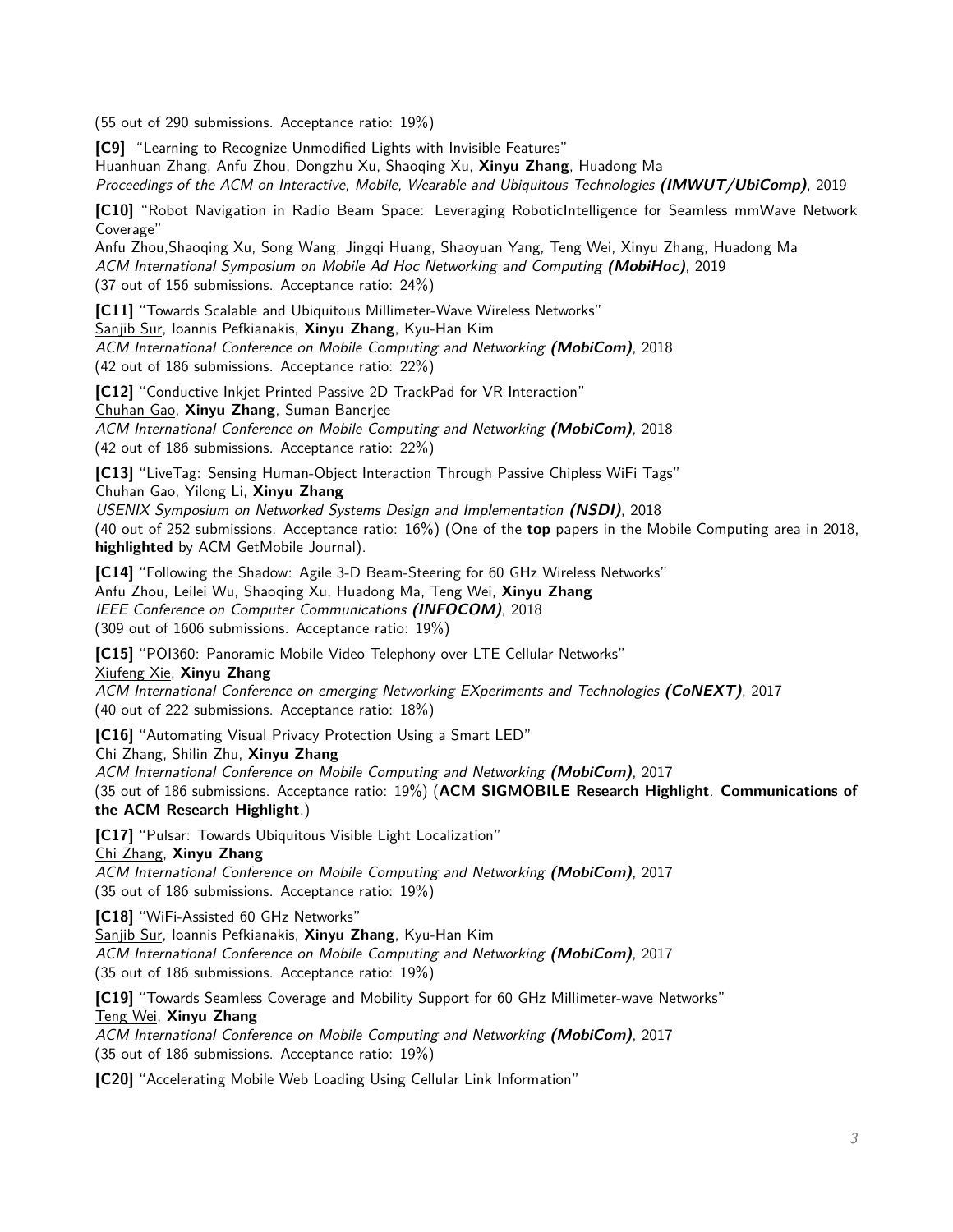Xiufeng Xie, **Xinyu Zhang**, Shilin Zhu

ACM International Conference on Mobile Systems, Applications, and Services **(MobiSys)**, 2017 (34 out of 188 submissions. Acceptance ratio: 18%)

**[C21]** "Enabling High-Precision Visible Light Localization in Today's Buildings"

Shilin Zhu, **Xinyu Zhang**

ACM International Conference on Mobile Systems, Applications, and Services **(MobiSys)**, 2017 (34 out of 188 submissions. Acceptance ratio: 18%)

**[C22]** "Facilitating Robust 60 GHz Network Deployment By Sensing Ambient Reflectors" Teng Wei, Anfu Zhou, **Xinyu Zhang**

USENIX Symposium on Networked Systems Design and Implementation **(NSDI)**, 2017 (46 out of 253 submissions. Acceptance ratio: 18%)

**[C23]** "Beam-forecast: Facilitating Mobile 60 GHz Networks via Model-driven Beam Steering" Anfu Zhou, **Xinyu Zhang**, Huadong Ma

IEEE Conference on Computer Communications **(INFOCOM)**, 2017 (292 out of 1295 submissions. Acceptance ratio: 21%)

**[C24]** "LiTell: Robust Indoor Localization Using Unmodified Light Fixtures"

Chi Zhang, **Xinyu Zhang**

ACM International Conference on Mobile Computing and Networking **(MobiCom)**, 2016 (One of **top 3** papers pre-accepted to MobiCom'16, out of 226 submissions).

**[C25]** "Gyro in the Air: Tracking 3D Orientation of Batteryless Internet-of-Things"

Teng Wei, **Xinyu Zhang**

ACM International Conference on Mobile Computing and Networking **(MobiCom)**, 2016 (One of **top 3** papers pre-accepted to MobiCom'16, out of 226 submissions). (**Highlighted** by ACM GetMobile.)

**[C26]** "OpenMili: A 60 GHz Software Radio Platform With a Reconfigurable Phased-Array Antenna" Jialiang Zhang, **Xinyu Zhang**, Pushkar Kulkarni, Parameswaran Ramanathan ACM International Conference on Mobile Computing and Networking **(MobiCom)**, 2016 (31 out of 226 submissions. Acceptance ratio: 14%)

**[C27]** "Practical MU-MIMO User Selection on 802.11ac Commodity Networks" Sanjib Sur, Ioannis Pefkianakis, **Xinyu Zhang**, Kyu-Han Kim ACM International Conference on Mobile Computing and Networking **(MobiCom)**, 2016 (31 out of 226 submissions. Acceptance ratio: 14%)

**[C28]** "BeamSpy: Enabling Robust 60 GHz Links Under Blockage" Sanjib Sur, **Xinyu Zhang**, Parameswaran Ramanathan, Ranveer Chandra USENIX Symposium on Networked Systems Design and Implementation **(NSDI)**, 2016 (45 out of 225 submissions. Acceptance ratio: 20%)

**[C29]** "Random Access Signaling for Network MIMO Uplink"

Teng Wei, **Xinyu Zhang**

IEEE Conference on Computer Communications **(INFOCOM)**, 2016 (300 out of 1644 submissions. Acceptance ratio: 18%)

**[C30]** "Continuous and Fine-grained Breathing Volume Monitoring from Afar Using Wireless Signals" Phuc Nguyen, **Xinyu Zhang**, Ann Halbower, Tam Vu IEEE Conference on Computer Communications **(INFOCOM)**, 2016 (300 out of 1644 submissions. Acceptance ratio: 18%)

**[C31]** "Scoping Environment for Robust 60 GHz Link Deployment" Sanjib Sur, **Xinyu Zhang** IEEE Information Theory and Applications Workshop (ITA), 2016 (Invited Paper)

**[C32]** "Towards a Visible Light Network Architecture for Continuous Communication and Localization"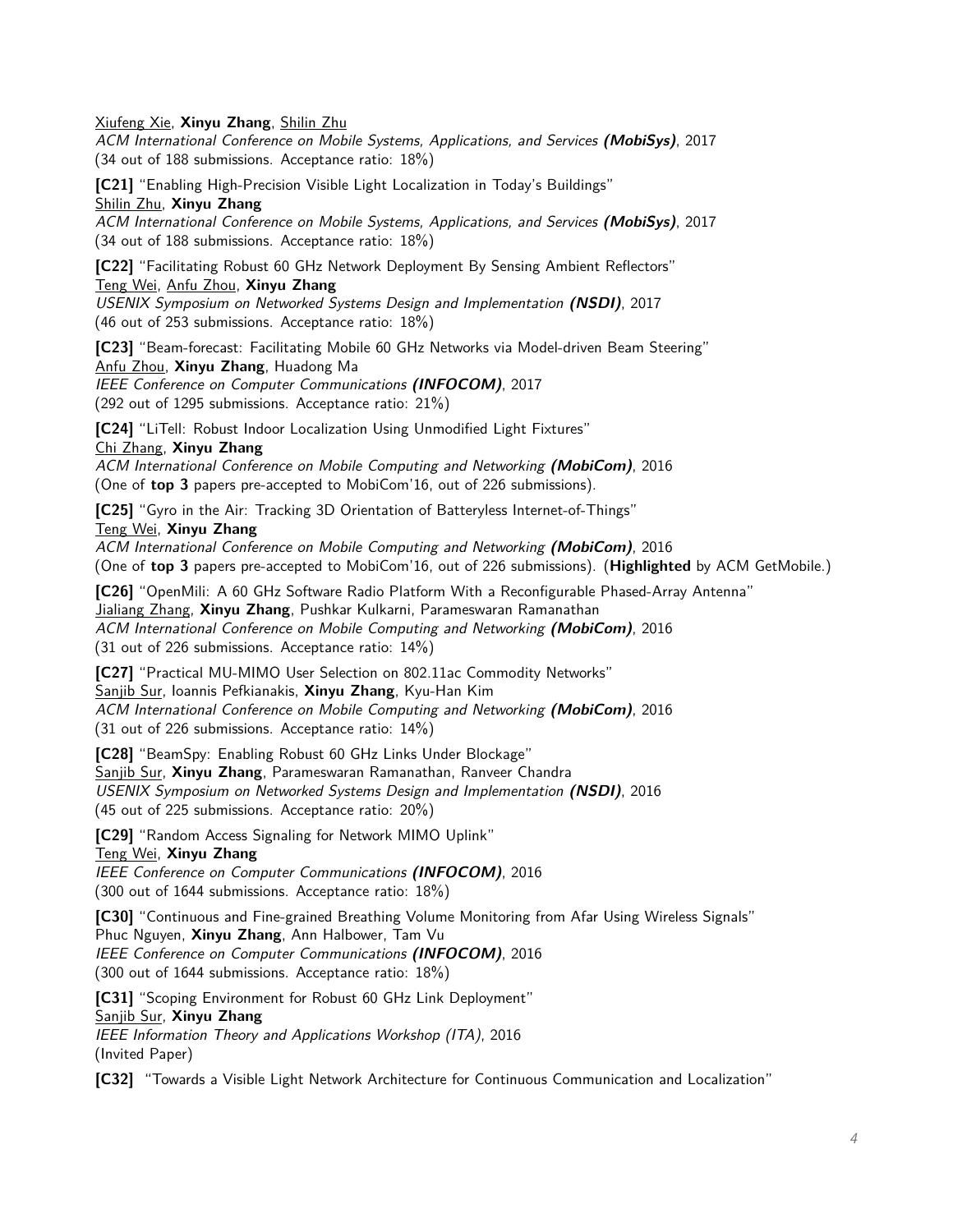Jialiang Zhang, Chi Zhang, **Xinyu Zhang**, Suman Banerjee ACM Workshop on Visible Light Communication Systems (VLCS), 2016

**[C33]** "mTrack: High-Precision Passive Tracking Using Millimeter Wave Radios" Teng Wei, **Xinyu Zhang**

ACM International Conference on Mobile Computing and Networking **(MobiCom)**, 2015 (38 out of 207 submissions. Acceptance ratio: 18%)

**[C34]** "Acoustic Eavesdropping through Wireless Vibrometry"

Teng Wei, Shu Wang, Anfu Zhou, **Xinyu Zhang**

ACM International Conference on Mobile Computing and Networking **(MobiCom)**, 2015 (One of **top 9** papers pre-accepted to MobiCom'15, out of 207 submissions).

**[C35]** "Hekaton: Efficient and Practical Large-Scale MIMO"

Xiufeng Xie, Eugene Chai, **Xinyu Zhang**, Karthikeyan Sundaresan, Amir Khojastepour, Sampath Rangarajan ACM International Conference on Mobile Computing and Networking **(MobiCom)**, 2015 (One of **top 9** papers pre-accepted to MobiCom'15, out of 207 submissions).

**[C36]** "piStream: Physical Layer Informed Adaptive Video Streaming Over LTE" Xiufeng Xie, **Xinyu Zhang**, Swarun Kumar, Li Erran Li ACM International Conference on Mobile Computing and Networking **(MobiCom)**, 2015 (One of **top 4** MobiCom'15 papers **highlighted** in ACM GetMobile Journal; One of **top 9** papers pre-accepted to MobiCom'15, out of 207 submissions).

**[C37]** "Extending Mobile Interaction Through Near-Field Visible Light Sensing" Chi Zhang, Joshua Tabor, Jialiang Zhang, **Xinyu Zhang** ACM International Conference on Mobile Computing and Networking **(MobiCom)**, 2015 (38 out of 207 submissions. Acceptance ratio: 18%)

**[C38]** "Energy Efficient WiFi Display"

Chi Zhang, **Xinyu Zhang**, Ranveer Chandra

ACM International Conference on Mobile Systems, Applications, and Services **(MobiSys)**, 2015 (29 out of 219 submissions. Acceptance ratio: 13.2%)

**[C39]** "60 GHz Indoor Networking through Flexible Beams: A Link-Level Profiling" Sanjib Sur, Vignesh Venkateswaran, **Xinyu Zhang**, Parameswaran Ramanathan ACM Conference on Measurement and Modeling of Computer Systems **(SIGMETRICS)**, 2015 (32 out of 239 submissions. Acceptance ratio: 13.4%)

**[C40]** "Cross-Cell DoF Distribution: Combating Channel Hardening Effect in Multi-Cell MU-MIMO Networks" Xiufeng Xie, **Xinyu Zhang**, Eugene Chai ACM International Symposium on Mobile Ad Hoc Networking and Computing **(MobiHoc)**, 2015

(37 out of 250 submissions. Acceptance ratio: 14.8%)

**[C41]** "Signpost: Scalable MU-MIMO Signaling with Zero CSI Feedback" Anfu Zhou, Teng Wei, **Xinyu Zhang**, Min Liu, Zhongcheng Li ACM International Symposium on Mobile Ad Hoc Networking and Computing **(MobiHoc)**, 2015 (37 out of 250 submissions. Acceptance ratio: 14.8%)

**[C42]** "TRINITY: Tailoring Wireless Transmission Strategies to User Profiles in Enterprise Wireless Networks" Shailendra Singh, Karthik Sundaresan, Srikanth Krishnamurthy, **Xinyu Zhang**, Amir Khojastepour, Sampath Rangarajan ACM International Symposium on Mobile Ad Hoc Networking and Computing **(MobiHoc)**, 2015 (37 out of 250 submissions. Acceptance ratio: 14.8%)

**[C43]** "Bringing Multi-Antenna Gain to Energy-Constrained Wireless Devices" Sanjib Sur, Teng Wei, **Xinyu Zhang** ACM/IEEE Conference on Information Processing in Sensor Networks **(IPSN)**, 2015 (27 out of 111 submissions. Acceptance ratio: 24.3%)

**[C44]** "Bridging Link Power Asymmetry in Mobile Whitespace Networks"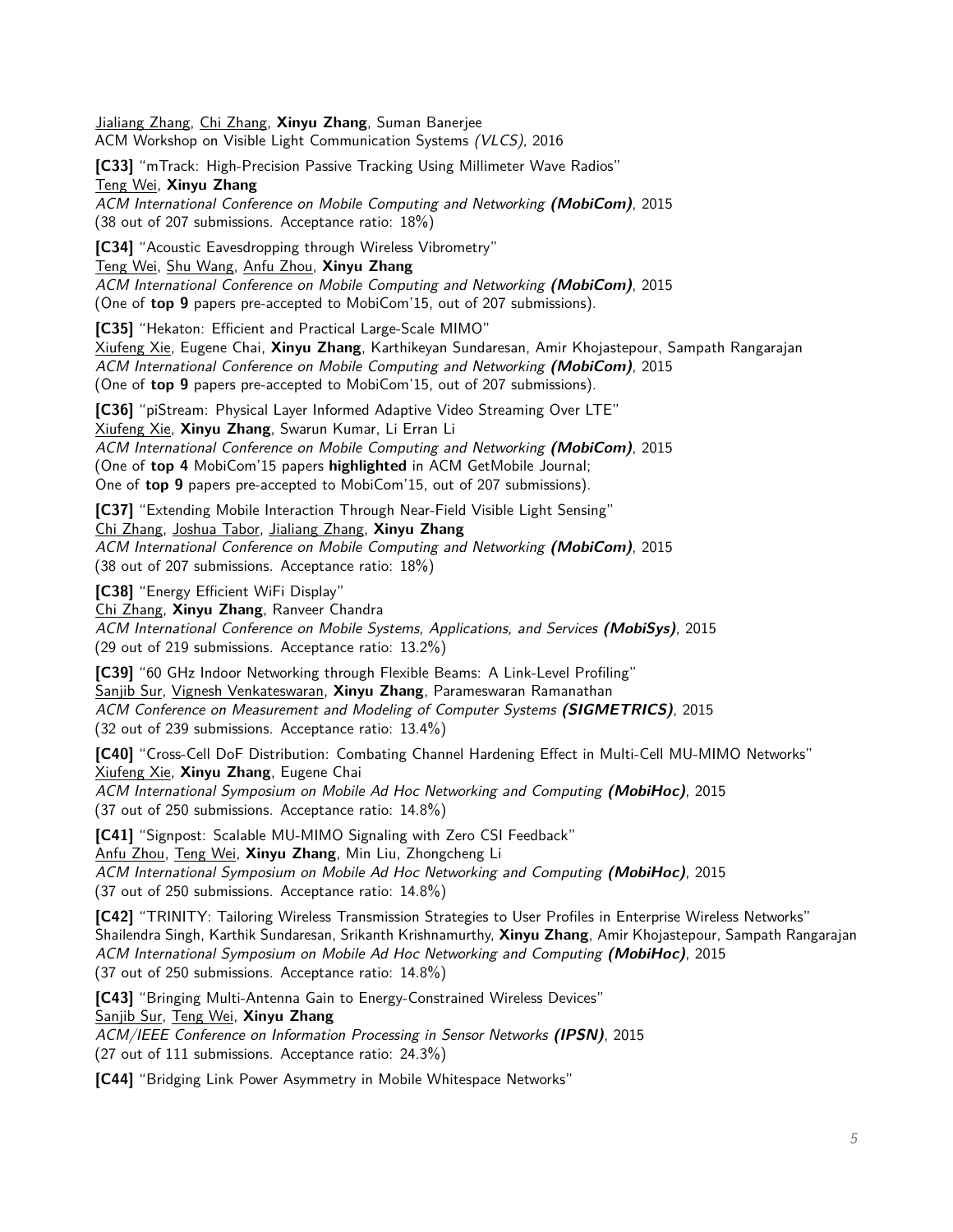Sanjib Sur, **Xinyu Zhang**

IEEE Conference on Computer Communications **(INFOCOM)**, 2015 (316 out of 1640 submissions. Acceptance ratio: 19.2%)

**[C45]** "Exploring Full-Duplex Gains in Multi-Cell Wireless Networks: A Spatial Stochastic Framework" Shu Wang, Vignesh Venkateswaran, **Xinyu Zhang** IEEE Conference on Computer Communications **(INFOCOM)**, 2015

(316 out of 1640 submissions. Acceptance ratio: 19.2%)

**[C46]** "Dancing with Light: Predictive In-frame Rate Selection for Visible Light Networks" Jialiang Zhang, **Xinyu Zhang**, Gang Wu IEEE Conference on Computer Communications **(INFOCOM)**, 2015 (316 out of 1640 submissions. Acceptance ratio: 19.2%)

**[C47]** "Autodirective Audio Capturing through a Synchronized Smartphone Array" Sanjib Sur, Teng Wei, **Xinyu Zhang** ACM International Conference on Mobile Systems, Applications, and Services **(MobiSys)**, 2014

(25 out of 185 submissions. Acceptance ratio: 13.5%) **[C48]** "Ubiquitous Keyboard for Small Mobile Devices: Harnessing Multipath Fading for Fine-grained Keystroke

Localization" Junjue Wang, Kaichen Zhao, **Xinyu Zhang**, Chunyi Peng ACM International Conference on Mobile Systems, Applications, and Services **(MobiSys)**, 2014

(25 out of 185 submissions. Acceptance ratio: 13.5%)

**[C49]** "Leveraging Directional Antenna Capabilities for Fine-Grained Gesture Recognition" Pedro Melgarejo, **Xinyu Zhang**, Parameswaran Ramanathan, David Chu ACM International Joint Conference on Pervasive and Ubiquitous Computing **(UbiComp)**, 2014 (62 out of 454 submissions. Acceptance ratio: 13.7%)

**[C50]** "Semi-Synchronous Channel Access for Full-duplex Wireless Networks" Xiufeng Xie, **Xinyu Zhang**

IEEE International Conference on Network Protocols **(ICNP)**, 2014 (15 out of 79 submissions. Acceptance ratio: 19%)

**[C51]** "Does Full-duplex Double the Capacity of Wireless Networks?" Xiufeng Xie, **Xinyu Zhang** IEEE Conference on Computer Communications **(INFOCOM)**, 2014

(320 out of 1645 submissions. Acceptance ratio: 19.4%)

**[C52]** "Scalable User Selection for MU-MIMO Networks"

Xiufeng Xie, **Xinyu Zhang**

IEEE Conference on Computer Communications **(INFOCOM)**, 2014 (320 out of 1645 submissions. Acceptance ratio: 19.4%)

**[C53]** "Adaptive Feedback Compression for MIMO Networks"

Xiufeng Xie, **Xinyu Zhang**, Karthikeyan Sundaresan ACM International Conference on Mobile Computing and Networking **(MobiCom)**, 2013 (28 out of 208 submissions. Acceptance ratio: 13.5%)

**[C54]** "NEMOx: Scalable Network MIMO for Wireless Networks" **Xinyu Zhang**, Karthikeyan Sundaresan, Amir Khojastepour, Sampath Rangarajan, Kang G. Shin ACM International Conference on Mobile Computing and Networking **(MobiCom)**, 2013 (28 out of 208 submissions. Acceptance ratio: 13.5%)

**[C55]** "Gap Sense: Lightweight Coordination of Heterogeneous Wireless Devices" **Xinyu Zhang**, Kang G. Shin IEEE Conference on Computer Communications **(INFOCOM)**, 2013

(280 out of 1613 submissions. Acceptance ratio: 17%)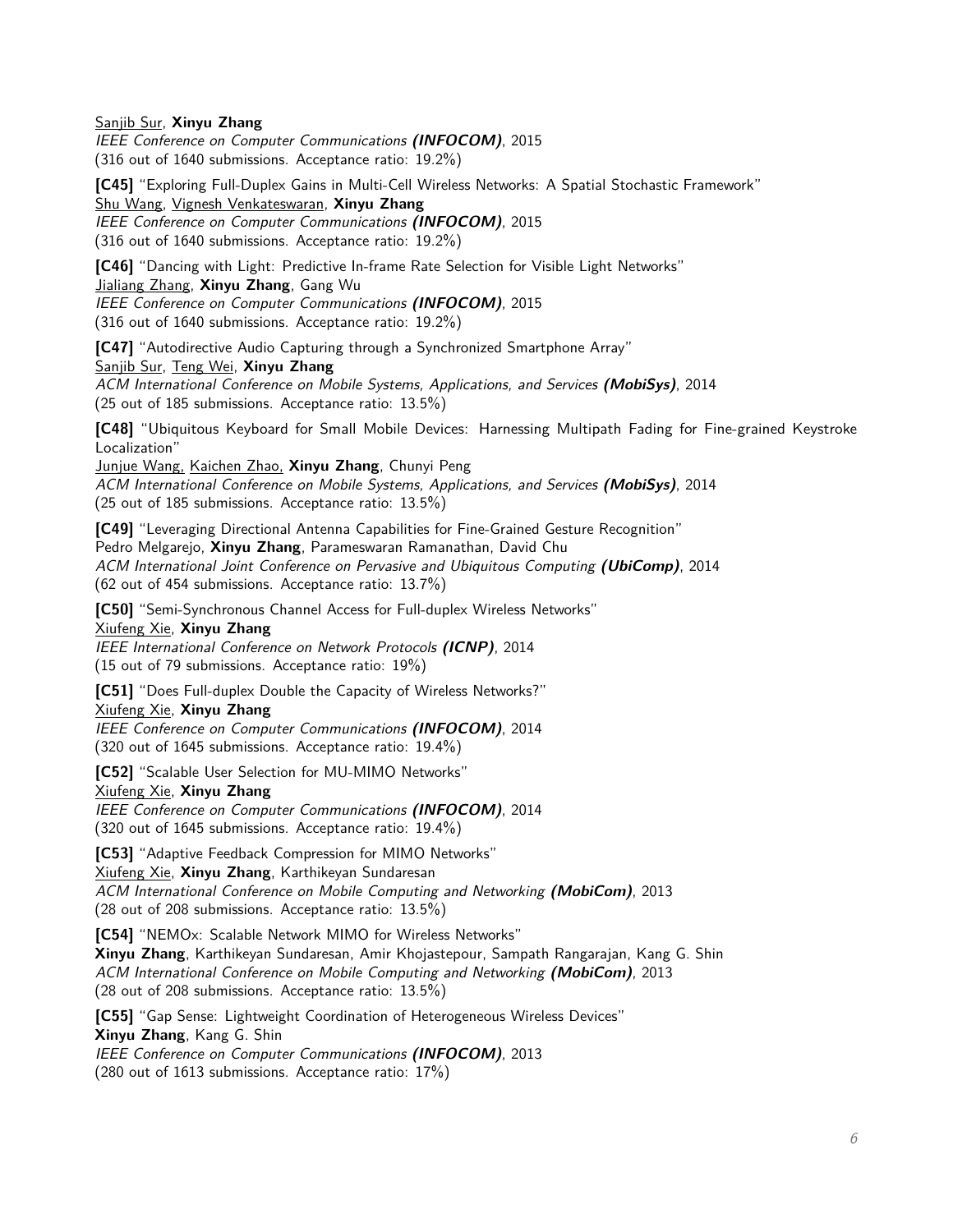**[C56]** "E-MiLi: Energy-Minimizing Idle Listening in Wireless Networks" **Xinyu Zhang**, Kang G. Shin ACM International Conference on Mobile Computing and Networking **(MobiCom)**, 2011 (29 out of 214 submissions. Acceptance ratio: 14%) (**Best Paper Award**, **fast-tracked** to IEEE Transactions on Mobile Computing) **[C57]** "Enabling Coexistence of Heterogeneous Wireless Systems: Case for ZigBee and WiFi" **Xinyu Zhang**, Kang G. Shin ACM International Symposium on Mobile Ad Hoc Networking and Computing **(MobiHoc)**, 2011 (25 out of 127 submissions. Acceptance ratio: 20%) **[C58]** "Adaptive Subcarrier Nulling: Enabling Partial Spectrum Sharing in Wireless LANs" **Xinyu Zhang**, Kang G. Shin IEEE International Conference on Network Protocols **(ICNP)**, 2011 (31 out of 189 submissions. Acceptance ratio: 16%) **[C59]** "The Case for Antenna Cancellation for Scalable Full Duplex Wireless Communications" Mohammad A. Khojastepour, Karthikeyan Sundaresan, Sampath Rangarajan, **Xinyu Zhang**, Sanaz Barghi ACM Workshop on Hot Topics in Networks **(HotNets)**, 2011 (24 out of 119 submissions. Acceptance ratio: 20%) **[C60]** "Chorus: Collision Resolution for Efficient Wireless Broadcast" **Xinyu Zhang**, Kang G. Shin IEEE Conference on Computer Communications **(INFOCOM)**, 2010 (276 out of 1575 submissions. Acceptance ratio: 18%) **[C61]** "DAC: Distributed Asynchronous Cooperation for Wireless Relay Networks" **Xinyu Zhang**, Kang G. Shin IEEE Conference on Computer Communications **(INFOCOM)**, 2010 (276 out of 1575 submissions. Acceptance ratio: 18%) **[C62]** "Spatio-Temporal Fusion for Small-scale Primary Detection in Cognitive Radio Networks" Alexander W. Min, **Xinyu Zhang**, Kang G. Shin IEEE Conference on Computer Communications (**INFOCOM**, mini-conference), 2010 (106 mini-conference papers out of 1575 submissions) **[C63]** "On the Market Power of Network Coding in P2P Content Distribution Systems" **Xinyu Zhang**, Baochun Li IEEE Conference on Computer Communications **(INFOCOM)**, 2009 (282 out of 1435 submissions. Acceptance ratio: 20%) **[C64]** "Dice: a Game Theoretic Framework for Wireless Multipath Network Coding" **Xinyu Zhang**, Baochun Li ACM International Symposium on Mobile Ad Hoc Networking and Computing **(MobiHoc)**, 2008 (44 out of 300 submissions. Acceptance ratio: 15%)

**[C65]** "Drift: A Highly Condensed Emulation Framework for Mobile Nodes in Server Clusters" **Xinyu Zhang**, Baochun Li IEEE International Conference on Mobile Ad Hoc and Sensor Systems **(MASS)**, 2008 (26 regular plus 5 extended papers out of over 250 submissions. Acceptance ratio: 12%)

**[C66]** "Optimized Multipath Network Coding in Lossy Wireless Networks" **Xinyu Zhang**, Baochun Li International Conference on Distributed Computing Systems **(ICDCS)**, 2008 (102 out of 638 submissions. Acceptance ratio: 16%)

**[C67]** "On the Benefits of Network Coding in Multi-Channel Wireless Networks" **Xinyu Zhang**, Baochun Li

IEEE Conference on Sensor, Mesh and Ad hoc Communications and Networks **(SECON)**, 2008 (64 out of 304 submissions. Acceptance ratio: 21%)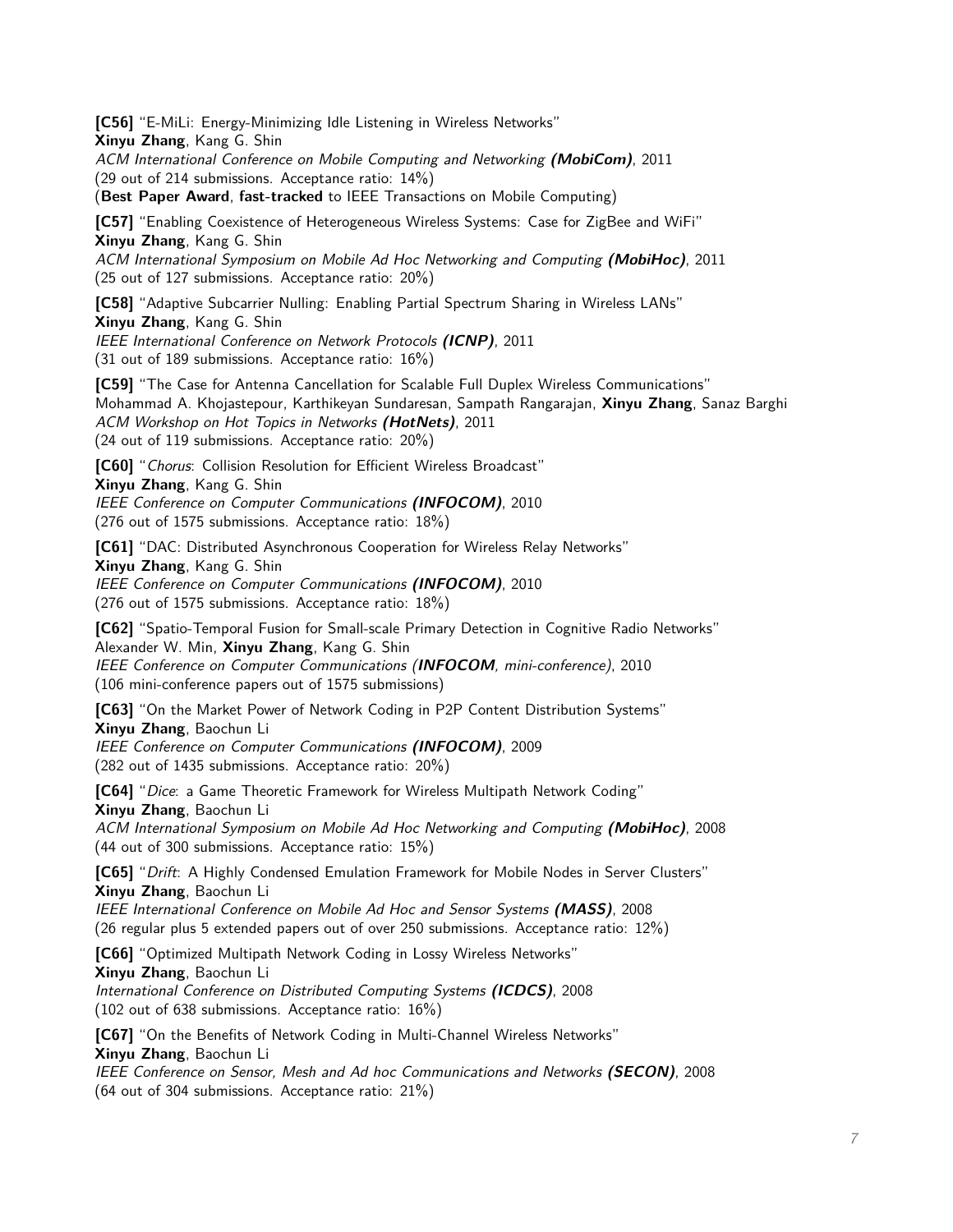**[C68]** "Network Coding Aware Dynamic Subcarrier Assignment in OFDMA Wireless Networks" **Xinyu Zhang**, Baochun Li IEEE International Conference on Communications (ICC), 2008

#### **Journal Publications:**

**[J1]** "Guidepost: Scalable MU-MIMO User Selection via Indirect Channel Orthogonality Evaluation" Anfu Zhou, Teng Wei, **Xinyu Zhang**, Huadong Ma IEEE Transactions on Mobile Computing **(TMC)**, 2019

**[J2]** "Visible Light Localization Using Conventional Light Fixtures and Smartphones" Chi Zhang, **Xinyu Zhang** IEEE Transactions on Mobile Computing **(TMC)**, 2019

**[J3]** "FastND: Accelerating Directional Neighbor Discovery for 60 GHz Millimeter-Wave Wireless Networks" Anfu Zhou, Teng Wei, Huadong Ma, **Xinyu Zhang** ACM/IEEE Transactions on Networking **(ToN)**, 2019

**[J4]** "Visible Light Localization Using Conventional Light Fixtures and Smartphones" Chi Zhang, **Xinyu Zhang**

IEEE Transactions on Mobile Computing**(TMC)**, 2019

**[J5]** "Fundamental Analysis of Full-duplex Gains in Wireless Networks" Shu Wang, Vignesh Venkateswaran, **Xinyu Zhang**

ACM/IEEE Transactions on Networking **(ToN)**, 2016

**[J6]** "Fair and Efficient Coexistence of Heterogeneous Channel Widths in Next-Generation Wireless LANs" Sihui Han, **Xinyu Zhang**, Kang G. Shin IEEE Transactions on Mobile Computing**(TMC)**, 2016

**[J7]** "Cooperation Without Synchronization: Practical Cooperative Relaying for Wireless Networks" **Xinyu Zhang**, Kang G. Shin

IEEE Transactions on Mobile Computing **(TMC)**, 2015.

**[J8]** "Cooperative Carrier Signaling: Harmonizing Coexisting WLAN and WPAN Devices" **Xinyu Zhang**, Kang G. Shin ACM/IEEE Transactions on Networking **(ToN)**, 2012.

**[J9]** "E-MiLi: Energy-Minimizing Idle Listening in Wireless Networks"

**Xinyu Zhang**, Kang G. Shin

IEEE Transactions on Mobile Computing **(TMC)**, 2012

**[J10]** "Delay-Optimal Broadcast for Multi-Hop Wireless Networks Using Self-Interference Cancellation" **Xinyu Zhang**, Kang G. Shin

IEEE Transactions on Mobile Computing **(TMC)**, 2011.

**[J11]** "On the Market Power of Network Coding in P2P Content Distribution Systems"

**Xinyu Zhang**, Baochun Li

IEEE Transactions on Parallel and Distributed Systems **(TPDS)**, 2011

**[J12]** "Network Coding Aware Dynamic Subcarrier Assignment in OFDMA Wireless Networks" **Xinyu Zhang**, Baochun Li

IEEE Transactions on Vehicular Technology **(TVT)**, 2011

**[J13]** "Optimized Multipath Network Coding in Lossy Wireless Networks"

**Xinyu Zhang**, Baochun Li

IEEE Journal on Selected Areas in Communications **(JSAC)**, 2009

**[J14]** "Detection of Small-scale Primary Users in Cognitive Radio Networks"

Alexander W. Min, **Xinyu Zhang**, Kang G. Shin

IEEE Journal on Selected Areas in Communications **(JSAC)**, 2011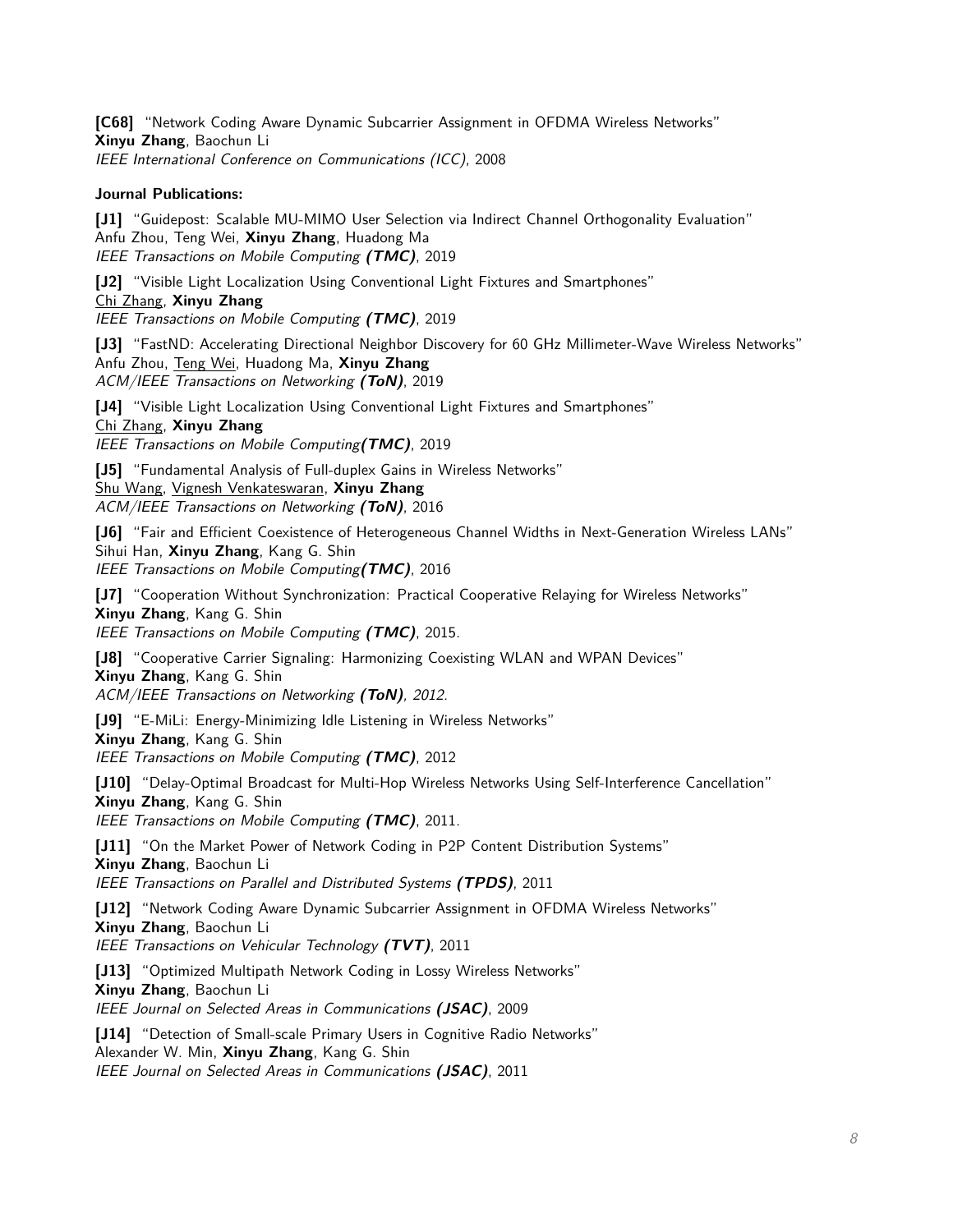**[J15]** "Exploiting Spectrum Heterogeneity in Dynamic Spectrum Market" Alexander W. Min, **Xinyu Zhang**, Jaehyuk Choi, Kang G. Shin IEEE Transactions on Mobile Computing **(TMC)**, 2011

### **Patents**

**[T1]** "Visual Privacy System" Co-inventors: **Xinyu Zhang**, Shilin Zhu, Chi Zhang U.S. Utility Patent No. 15/616386, 2017

**[T1]** "Spatial Location Indoors Using Standard Fluorescent Fixtures" Co-inventors: **Xinyu Zhang**, Chi Zhang U.S. Utility Patent No. 15/164195, 2016

**[T2]** "Location-Aware Communication System Using Visible Light Transmission" Co-inventors: **Xinyu Zhang**, Suman Banerjee, Jialiang Zhang, Chi Zhang U.S. Utility Patent No. 14/980,103, 2015

**[T3]** "Touch Surface for Mobile Devices Using Near Field Light Sensing" Co-inventors: **Xinyu Zhang**, Chi Zhang, Joshua Tabor, Jialiang Zhang U.S. Utility Patent No. 14/885490, filed on Oct. 2015

**[T4]** "Radio Frequency Communication with Antenna Index Coding" Co-inventors: **Xinyu Zhang**, Sanjib Sur, Teng Wei U.S. Utility Patent No. 14/921346, filed on Oct. 2015

**[T5]** "Lightweight Coordination of Heterogeneous Wireless Devices" Co-inventors: **Xinyu Zhang**, Kang G. Shin U.S. Provisional Patent No. 61/754,162, filed on Jan. 2013

**[T6]** "Scalable network MIMO for wireless networks" Co-inventors: **Xinyu Zhang**, Mohammad A. Khojastepour, Karthikeyan Sundaresan, Sampath Rangarajan US Patent No. 13/755,485, filed on Mar. 2012

**[T7]** "Reducing Energy Consumption in Wireless Devices" Co-inventors: **Xinyu Zhang**, Kang G. Shin U.S. Provisional Patent No. 61/473,356, filed on Apr. 2011. (Licensed to a major mobile device manufacturer and to be implemented in next-generation WiFi chipsets.)

# **Extramural Grants**

- { **NSF-CCRI, PI,** 10/2019 to 09/2021.
	- **-** Project title: "CCRI: ENS: Millimeter-Wave Massive MIMO Platform for 5G V2X Networking and Automotive Sensing"
	- **-** Co-PI: Prof. Gabriel Rebeiz, Dinesh Bharadia, Sujit Dey, Vincent Leung
- { **NSF-NeTS, PI,** 10/2019 to 09/2021.
	- **-** Project title: "CNS Core: Medium: Networked Smart Paper: Towards Invisible Wearables for Humans and Things" **-** Co-PI: Prof. Tina Ng, Vincent Leung
- { **Sony Focused Research Award, PI,** 03/2018 to 02/2019.
- **-** Project title: "Millimeter Wave Architectures for Automated Vehicles: An Experiment-Driven Exploration"
- { **Google Faculty Research Award, PI,** 06/2018 to 05/2019.

**-** Project title: "Exploring Interactive Virtual Reality Over Wireless Access Networks"

- { **Google Faculty Research Award, PI,** 06/2017 to 05/2018.
	- **-** Project title: "Enabling Immersive Virtual-Reality Through 60 GHz Communications and Localization"
- { **NSF-RCN, Co-PI,** 09/2016 to 08/2019.
	- **-** Project title: "RCN: Millimeter-Wave Wireless Research: Hardware, Communication, Computation, and Networking"
- **-** PI: Prof. Akbar Sayeed (UW-Madison)
- { **NSF-NeTS, PI,** 08/2016 to 08/2019.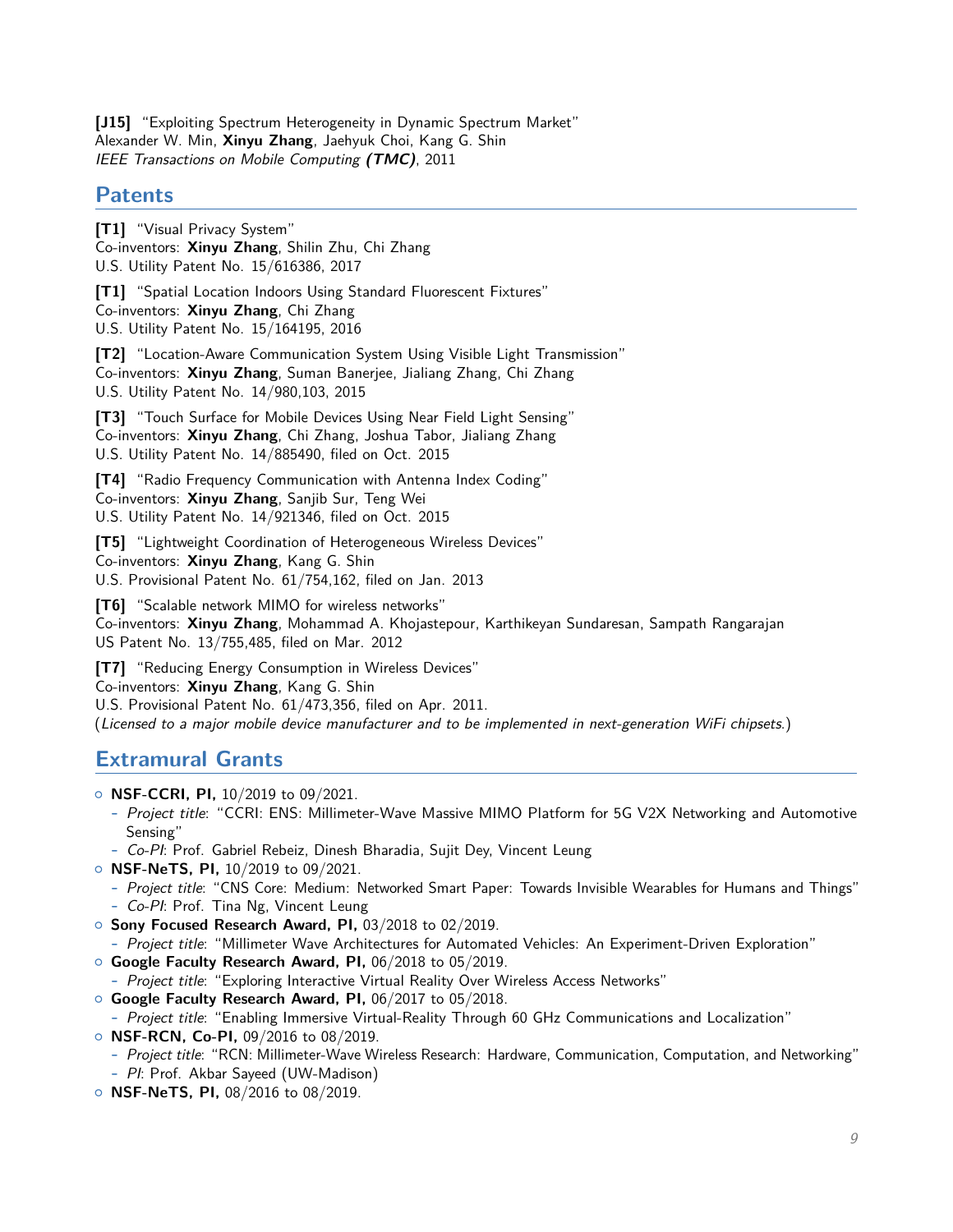- **-** Project title: "NeTS:Small:Collaborative Research:Fine-Grained Spectrum Access for Carrier-Aggregation Based Wireless"
- **-** Collaborating PI: Prof. Li Xiao (Michigan State University, leading institution)
- { **NSF-CRI, Co-PI,** 09/2016 to 08/2020.
	- **-** Project title: "II-NEW: WiNEST: A Prototype for a City-scale Living Laboratory for Wide-area Wireless Experimentation"
	- **-** PI: Prof. Suman Banerjee (CS, UW-Madison), co-PI: Patrick Christian (UW Network Services)
- { **HP Labs gift fund, PI**, 09/2015 to 12/2015.
	- **-** Project title: "Multi-AP Management in Gbps 802.11ac Networks with Multi-user MIMO support"
- { **NSF-NeTS, PI,** 10/2015 to 08/2020.
	- **-** Project title: "NeTS: Large: Collaborative Research: GigaNets: A Path to Experimental Research in Millimeter Wave Networking"
	- **-** Collaborating PIs: Prof. Upanmayu Madhow, Prof. Heather Zheng, Prof. Mark Rodwell, Prof. James Buckwalter (UCSB, leading institution), Prof. Amin Arbabian (Stanford)
- { **NSF-CRI, PI,** 07/2015 to 06/2018.
	- **-** Project title: "II-NEW: WiMi: A Reconfigurable Platform for Millimeter-Wave Wireless Networking and Sensing"
	- **-** Co-PIs: Prof. Parameswaran Ramanathan, Prof. Daniel van der Weide (UW-Madison)
- { **NSF-CRI, PI,** 07/2014 to 06/2015.
	- **-** Project title: "CI-P: Reconfigurable Infrastructure for 60 GHz Wireless Communications, Networking and Sensing"
	- **-** Co-PI: Prof. Parameswaran Ramanathan (UW-Madison)
- { **NSF CAREER, PI**, 04/2014 to 03/2019.
	- **-** Project title: "CAREER: Scalable Distributed MIMO: Towards Density-Proportional Capacity Scaling for Infrastructure Wireless Networks"
- { **NSF-EARS, co-PI,** 01/2014 to 12/2017.
	- **-** Project title: "EARS: TV Whitespace Networking for Vehicular Internet Services"
	- **-** PI: Prof. Prof. Suman Banerjee (CS, UW-Madison), co-PI: Prof. Xiaojin Zhu (CS, UW-Madison)
- { **NSF-NeTS, PI,** 10/2013 to 09/2016.
	- **-** Project title: "NeTS: Small: Collaborative Research: Efficient Spectrum Access for Gbps WLANs in a Crowd of Legacy Networks"
	- **-** Collaboration PI: Prof. Kang G. Shin, University of Michigan (leading institution)
- { **Rockwell Collins research equipment grant, PI,** 08/2013 to 07/2014.
	- **-** Project title: "Bridging the Knowledge Gap Between Wireless Communications and Computer Networks Using Software Radios"
	- **-** Co-PI: Prof. Parameswaran Ramanathan (UW-Madison)

## **Intramural Grants**

- { **Smart Transportation Program, Center for Wireless Communications, UC San Diego**, 04/2018-03/2019
- { **Machine learning / data science initiative, Dept. of ECE, UC San Diego**, 05/2018-04/2019 Project title: "All Weather Sensing for Autonomous System Using Machine Learning" (with Dinesh Bharadia and Hao Su (CSE))
- { **Dugald C. Jackson Faculty Scholar, UW-Madison**, 02/2017
- { **Madison Teaching and Learning Excellence (MTLE) faculty fellowship**, 01/2015 to 12/2015.
- { **UW-Madison Fall Research Competition, PI,** 07/2015 to 06/2016. Project title: "Visible Light Networking with a Powerline Backhaul"
- { **UW-Madison Fall Research Competition, PI,** 07/2014 to 06/2015. Project title: "Networking and Localization Through the 60 GHz Spectrum"
- { **Hilldale Fellowship, UW-Madison, PI,** 06/2014 to 08/2014.
- Project title: "D-Mart: A Resale Market for Cellular Bandwidth"
- { **Hilldale Fellowship, UW-Madison, PI,** 06/2013 to 08/2013. Project title: "Paper Keyboard for Smartphones"